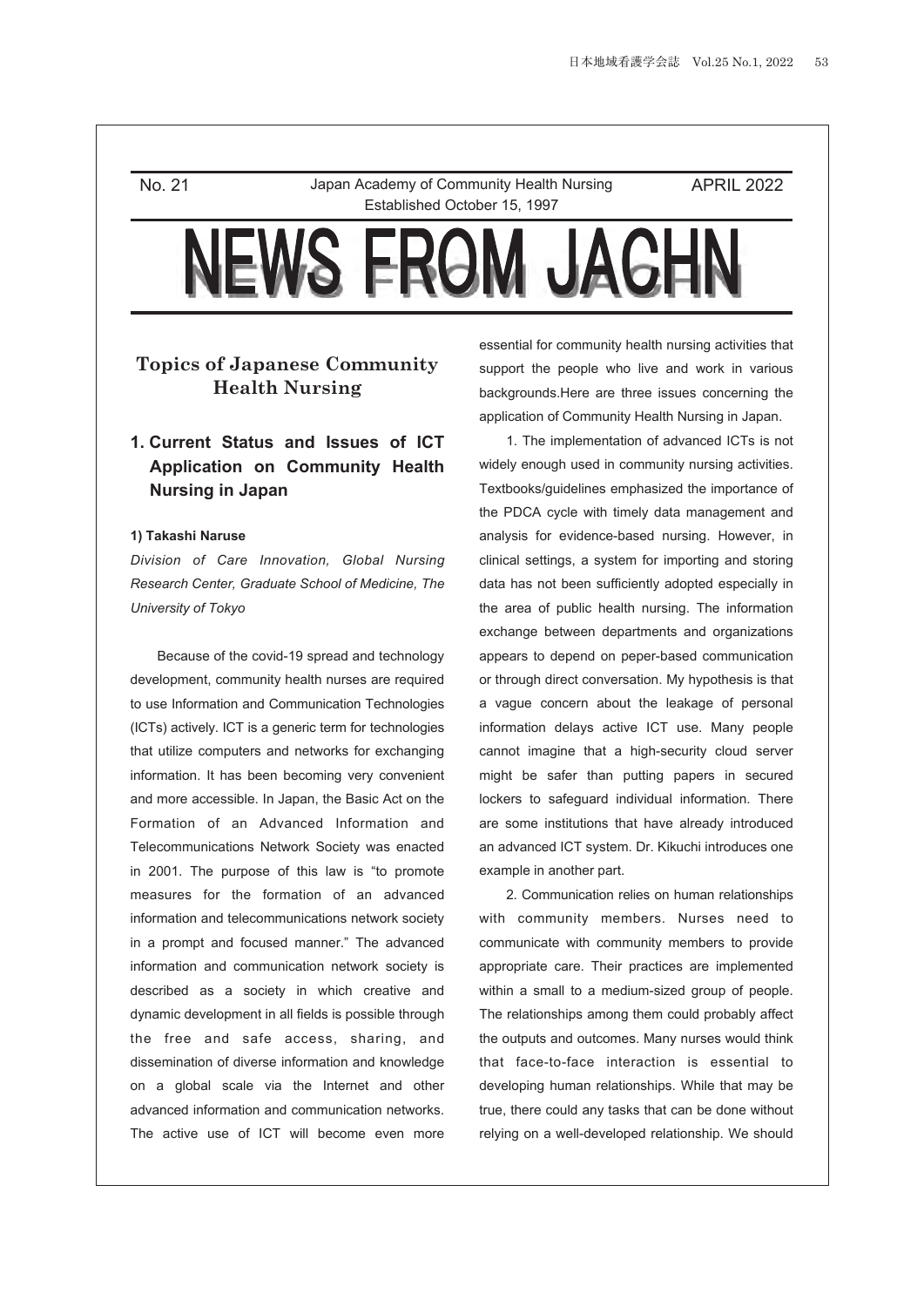clearly structure our tasks from the perspective of ICT use.

3. Nursing practices in/for online communities. There are many new communities that have emerged in the world of social networking sites (SNSs), no longer being defined by geography, social position, or race. With the spread of the metaverse, the interface between people and society will become less directly invisible. We can use SNSs as new resources in nursing care. It is also necessary to discuss how to utilize our techniques to solve/prevent health problems in SNS communities. As an example of my practice, I opened my own websites and developed online peer learning activities for health care providers/clients (https://takanaruse.com/en/).

### **2) Hiroyuki Kikuchi**

*Tokyo Medical University Department of Preventive Medicine and Public Health Lecturer*

Community-dwelling psychiatric patients are sometimes unable or unwilling to recognize the need for treatment on their own. In such cases, family members or close relatives are often the main ones who encourage them to seek treatment or sometimes assist them in accessing it. However, in some cases, time passes without such support, resulting in worsening of symptoms or involuntary hospitalization. In order to prevent such situations, community health nurses play a role in providing early treatment support to patients living in the community who need treatment.

These supports are provided by public health nurses working in public health centers. Nueces collect a variety of information, including the presence of psychiatric disorders, severity of illness, comorbidities, medical history, risk of self-injury or other harm, family relationships, economic status, and relationships with neighbors. Carefully interpreting this information, which changes from time to time, public health nurses provide support at the right time and in collaboration with a wide range of medical and welfare professionals.

At the Public Health Centers in Tokyo Metropolitan Government, all of these support records were managed by paper medical records created for each patient. However, there were several problems with the paper-based medical record. The first is that it is not easy for public health centers to understand the characteristics of the entire population they are supporting. For example, if you want to know how many patients have attempted suicide in a year, you have to pick up all the medical records and count them, which is a very time-consuming task. The second point is that the type of information known about each subject differs. There is a limit to the amount of information that can be included in a paper medical record. In order to support the subject appropriately, the public health nurse selects the information with the highest priority and describes it. For example, even if they want to know if a patient is receiving public assistance, there will be a mixture of cases where the information is listed and cases where it is not listed (i.e. unknown).

In 2016, the Tokyo Metropolitan Government replaced its previous paper medical records with an ICT-based electronic medical record system. The benefits of this system include reduced time for record keeping, ease of management, and easier information-sharing with headquarters. One notable benefit of switching from handwritten to electronic medical records is that it has become easier to revise the medical records, which in turn has improved the quality of the records. This was especially beneficial for the novice nurses.

In addition, electric medical record could contribute to scientific evaluation of the support provided by nurses. For quantitative evaluation, the first step is describing the characteristics of the population, i.e., the target group to be supported by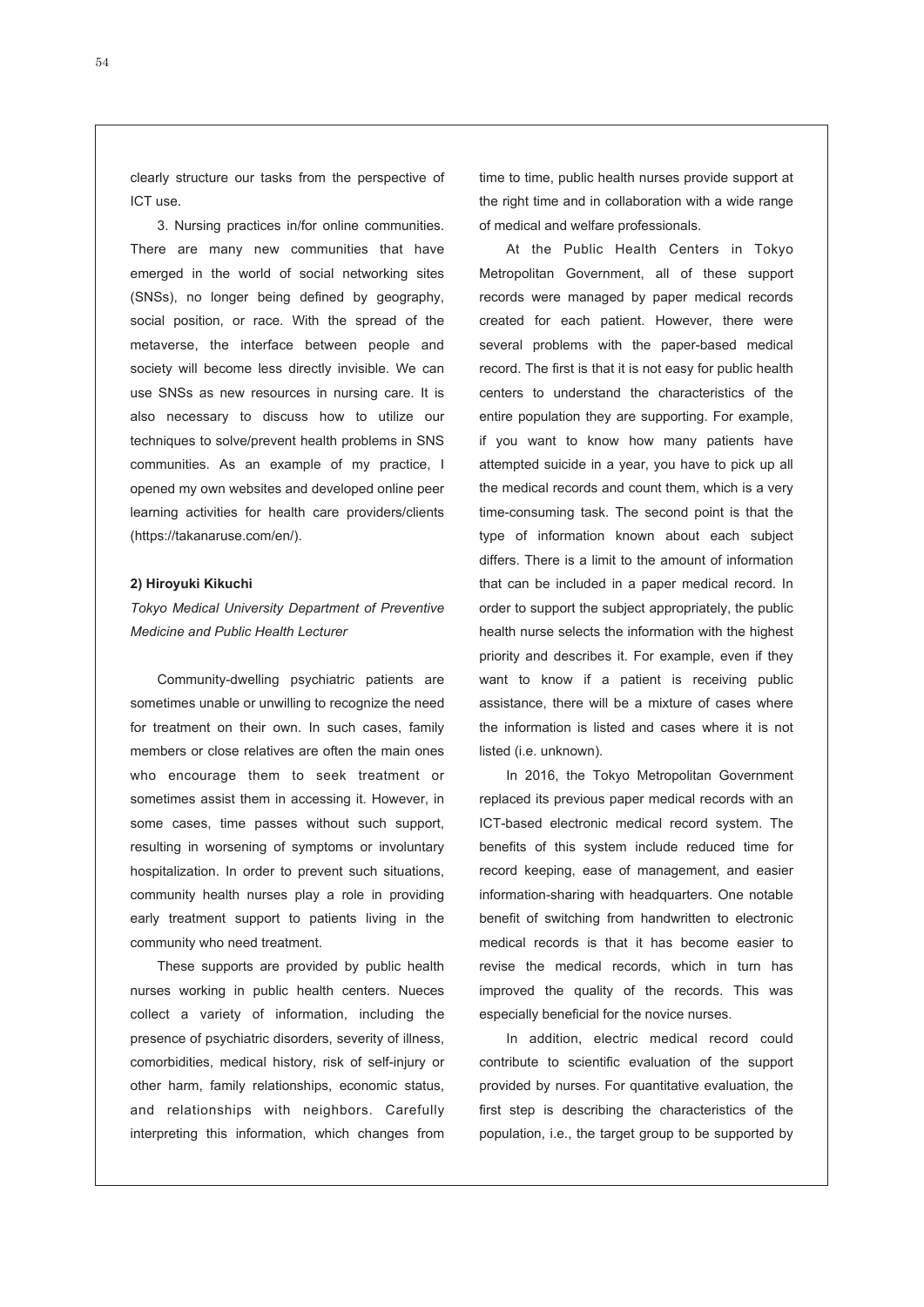the health center. The number of new cases within the past year, the ratio of males to females, the age structure, and the total consultation response time can be quickly calculated by the system. Furthermore, the information can be uniformly collected by including check-box type input items on the page for each individual patient. It may also be possible to conduct analyses using events such as death and involuntary hospitalization as outcomes to evaluate the effectiveness of the support provided by public health nurses.

In the future, as more ICT is introduced in these health centers, improvement via scientific evaluation is expected, that is, more evidence-based practice would be provided widely in Japan.

### **3) Hideaki Kanai**

*Japan Advanced Institute of Science and Technology*

Currently, Japan is rapidly aging. Japanese government agencies report that the percentage of elderly people whose ages are at least 65 years will increase up to about 30 percent in 2025. As one of the measures towards this situation, the communitybased integrated healthcare system will be introduced in Japan. The system aims to provide elderly people living at home with appropriate health, medical, and welfare services. For the system to succeed, all stakeholders should share with each other any information about the situations of the elderly population living at home.

In spite of this, Information on older people is not shared among divisions and is not available. For example, hospitals manage the elderly population with electronic medical records, while nursing center records use other systems, and community centers are managed using paper. In-home scenarios, most cases do not record information. As a result, it becomes difficult to grasp the status of the elderly population properly, and it becomes impossible to intervene/provide care services for the elderly people at the appropriate time.

We try to solve these issues by using an information-sharing system as an ICT system. Based on interviews of stakeholders in a regional healthcare system, we have developed a supporting system for sharing information about the elderly at home among families, medical professionals, and nursing care centers. The system supports multiprofessional collaboration for in-home care by the following functions:

- . The function of sharing information about elderly individuals' situations.
- The function of sharing messages
- The function of alerting about changes in the elderly individuals' statuses.

In sharing information about elderly individuals' situations, users can input and access the shared items mentioned above. To make it easier for users to enter and confirm the status of the elderly individuals, the information is displayed and shared in four stages: "emergency," "caution," "attention," and "normal." Users can also trace the history of these statuses. In the function of sharing messages, users can communicate by sending messages, such as SNSs. Users get to know the state of the elderly individuals through shared items and advice and instructions from others. Users can also attach image files to each message to enable the sharing of handwritten care record documents, images of diseased areas, and activity.

To evaluate the system, we conducted a field test in Nomi city, Ishikawa Prefecture, Japan. According to an analysis of the system usage logs and an interview survey, the information-sharing system was effective in reducing the burden on professionals such as care managers and improving efficiency. It was also found that active information sharing by professionals promotes activities related to the confirming and inputting of messages for the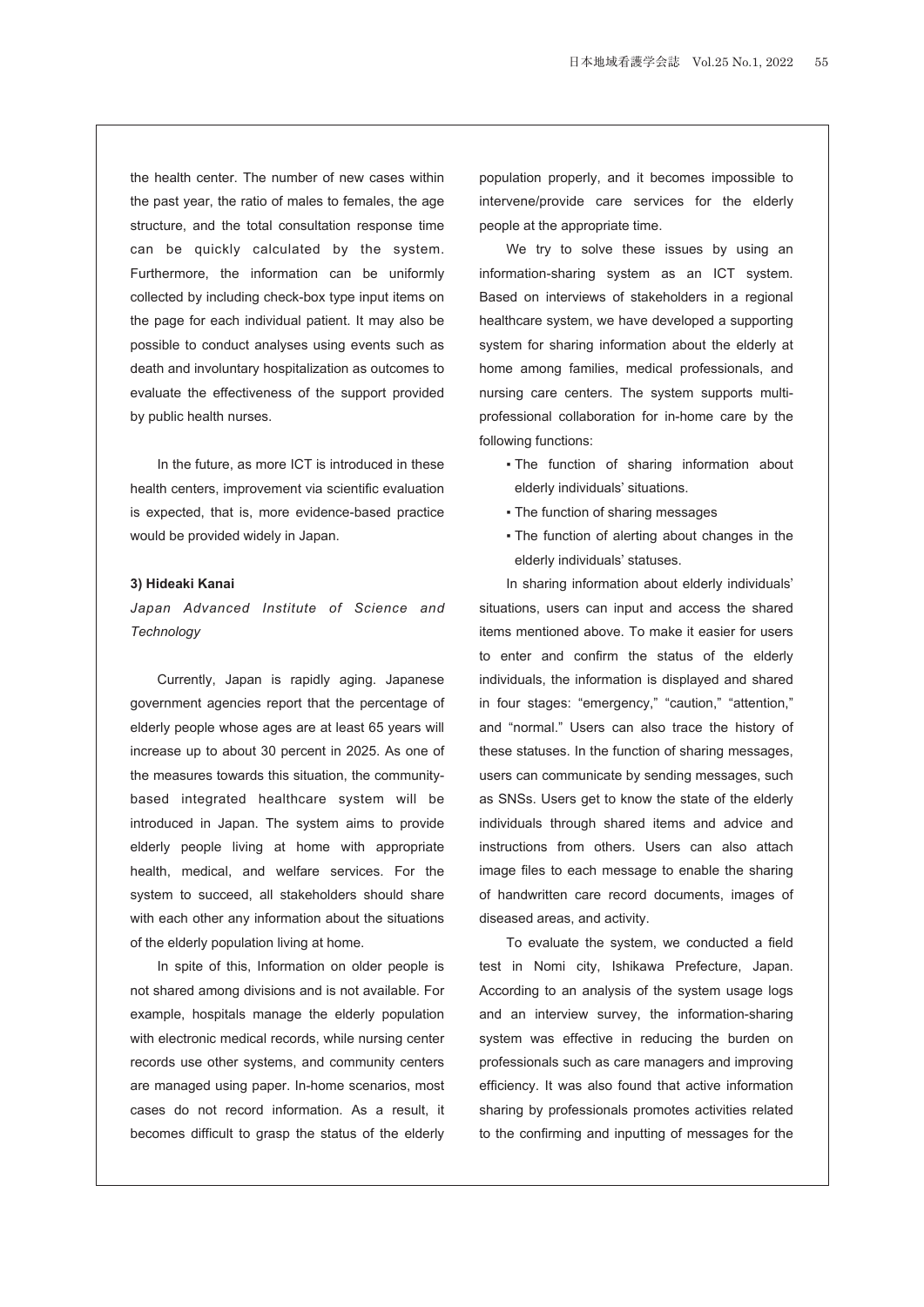family members of elderly individuals. Additionally, the elderly people were aware that the stakeholders were watching over them carefully, and this awareness had the effect of making their daily lives more regular. From these results, we consider that the use of this system makes it possible to share information that was previously difficult to share among all the stakeholders and demonstrates the possibility of promoting the health of the elderly individuals themselves.

# **2. Best Research Awards of Japanese Community Health Nursing**

**1) The Development of Self-assessment Scales of Partnership Activities between Public Health Nurses and Nursery Teachers on Their Support to Parents of Children of Concern**



### **Toshiko Otsuka** *Sugiyama Jogakuen University, Department of Nursing*

**Purpose**: The purpose of this research is to develop self-assessment scales measuring partnership activities between public health nurses and nursery teachers on their support to parents of children of concern.

**Method**: We drew up the draft of scales (31 items) by analyzing the interview data of public health nurses and nursery teachers and sent questionnaires to 248 public health nurses and 881 nursery teachers in nine cities in order to test their reliability and validity.

**Results**: A total of 940 (83.3%) questionnaires were returned, among them 773 were valid. Four items were excluded from the draft of scales through item analysis. Then, the optimal solution of six factors and 25 items was obtained by exploratory and

confirmatory factor analyses. Six factors were as follows: "exchange of information useful to mutual support," "opportunities and relationship associated with the type of each job," "the understanding of the type of each job and social resources and its use," "care for the approval of guardians on information sharing and the exchange of support consequences," and "refinement of affiliated institutions' rules on information sharing." These results satisfied good internal consistency, and construct validity, confirming their reliability and validity.

**Discussion**: In this research we developed "selfassessment scales of partnership activities between public health nurses and nursery teachers in their support to parents of children of concern" which comprises six factors and 25 items whose reliability and validity were confirmed. This scale is expected to be used for self-assessment partnership activities between public health nurses and nursery teachers. **【**Key words**】**partnership activities, public health nurses, nursery teachers, developmental disorders, parents,self-assessment scales

**2) The Process by Which Alcoholics Maintain both Employment and Abstinence;Social Interaction by Members of Danshu-Kai Who Have History of Hospital Treatment**



**Yukiko Sano** *Human Resources Department, Daito Trust Construction Co., Ltd*

**Objective**: This study aimed to clarify the process by which alcoholics maintain both employment and abstinence, and consider support methods.

**Method**: Semi-structured interviews were conducted with 9 alcoholics who are members of Danshu-Kai (an alcohol abstinence group) and data were analyzed using a modified grounded theory approach.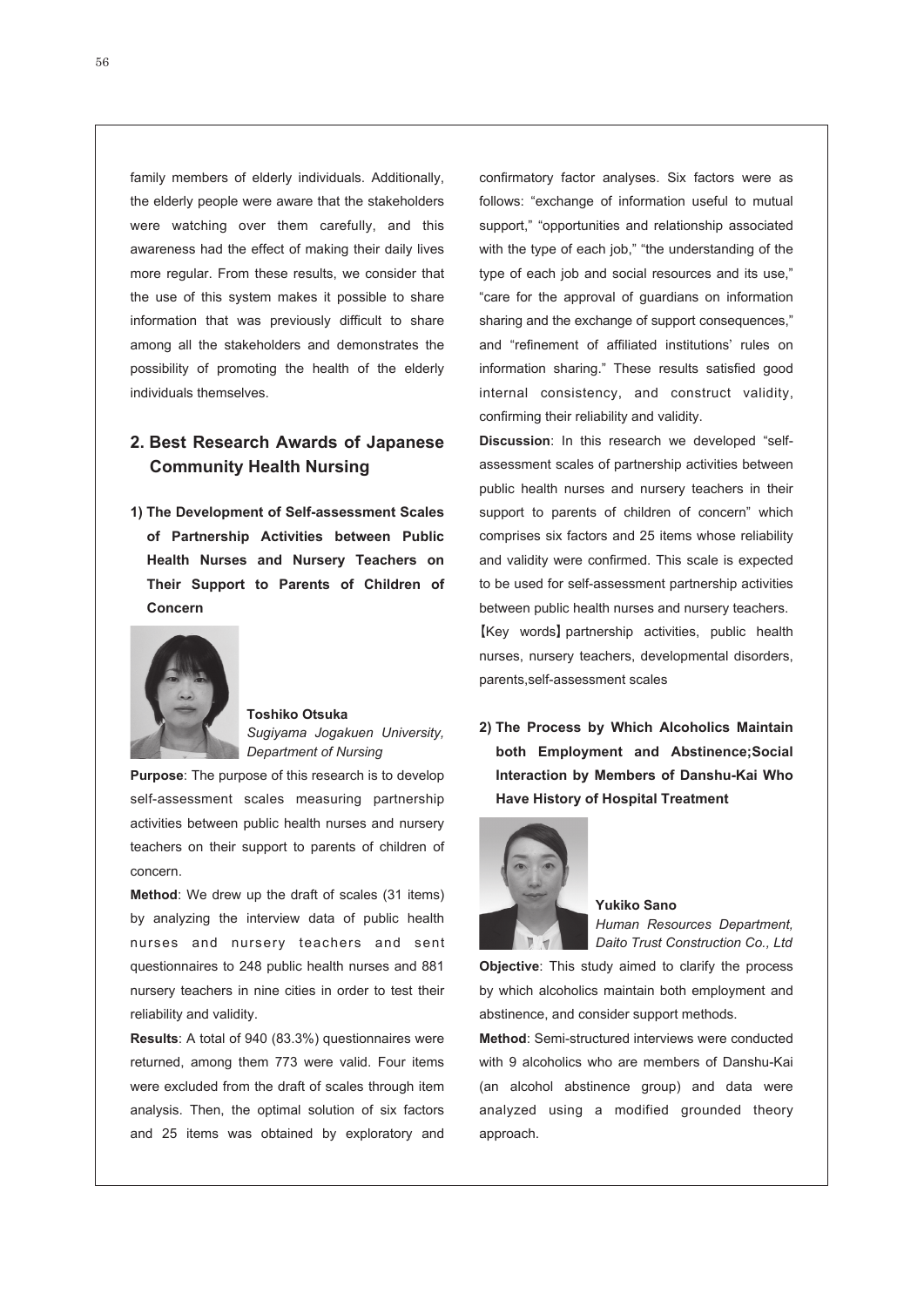**Results**: "A person who is being manipulated by alcohol" selected hospitalization for an "edge of the cliff decision" and participated in "Danshu-Kai to ease my loneliness".

Although they had a "workplace that supports reinstatement" they experienced "difficulty with reinstatement". Under these circumstances, they were constantly performing "self-activation to prevent alcohol relapse". They became "reborn", taking on a "way of working like oneself" because "I want to cherish my family".

Furthermore, "self-activation to prevent alcohol relapse" was the central category of the process.

**Discussion**: This study clarified the process by which alcoholics who are working performed "selfactivation to prevent alcohol relapse" and became aware of a "way of working like oneself". It is important to understand the background of alcoholics who have been drinking for a long time in order to relieve their stress and depressive symptoms. Supporters, including public health nurses, need to continue support to provide for reducing "anxiety about relapse".

**【**Keywords**】** alcoholics, employment, abstinence from drinking, Danshu-Kai, social interaction, process

**3) Significance of Community Involvement Experiences of Elderly Men Living Alone in Mountainous Rural Areas in Japan**



**Chiho Hosoki** *Isogo-ward Health and Welfare Center, Yokohama City*

**Aim**: The purpose of this qualitative study was to describe the significance of community involvement of elderly men living alone in mountainous rural areas in Japan, as well as to obtain suggestions for community development in order to prevent social isolation of elderly men in mountainous rural communities.

**Method**: The study was designed as a qualitative descriptive approach. Data were collected through semi-structured interviews with six elderly men living alone, who were the primary informants (PI), and nine health and welfare professionals, who were the key informants (KI) in A city in Akita Prefecture, Japan. This study was affiliated with a research institution and informed consent was obtained from the participants.

**Results**: The study identified five categories that described the significance of involvement with the community of elderly men living alone in mountainous rural areas: "Male tendency produced in the community," "Grounds for drawing boundaries from others," "Determination to live the remainder of one's lifetime," "Heritage of reducing territorial bonding and blood relatives," and "Acceptance of irresistible nature and declining village."

**Discussion**: For the development of mountainous rural communities, they as individuals are not only receivers but also leaders of community development; thus, it is necessary to create opportunities for their participation in the community. Also, it is necessary to promote the transformation of the sense of values and the culture of their families, neighborhood, village, and even administration, in order to prevent social isolation of the entire mountainous rural community.

# **3. The 6th International Conference on Global Network of Public Health Nursing: GNPHN**

#### **1) Overview**



# **Reiko Okamoto**

*President of Joint Conference (6th GNPHN) Professor, Osaka University Graduate School of Medicine, Section of Public Health Nursing*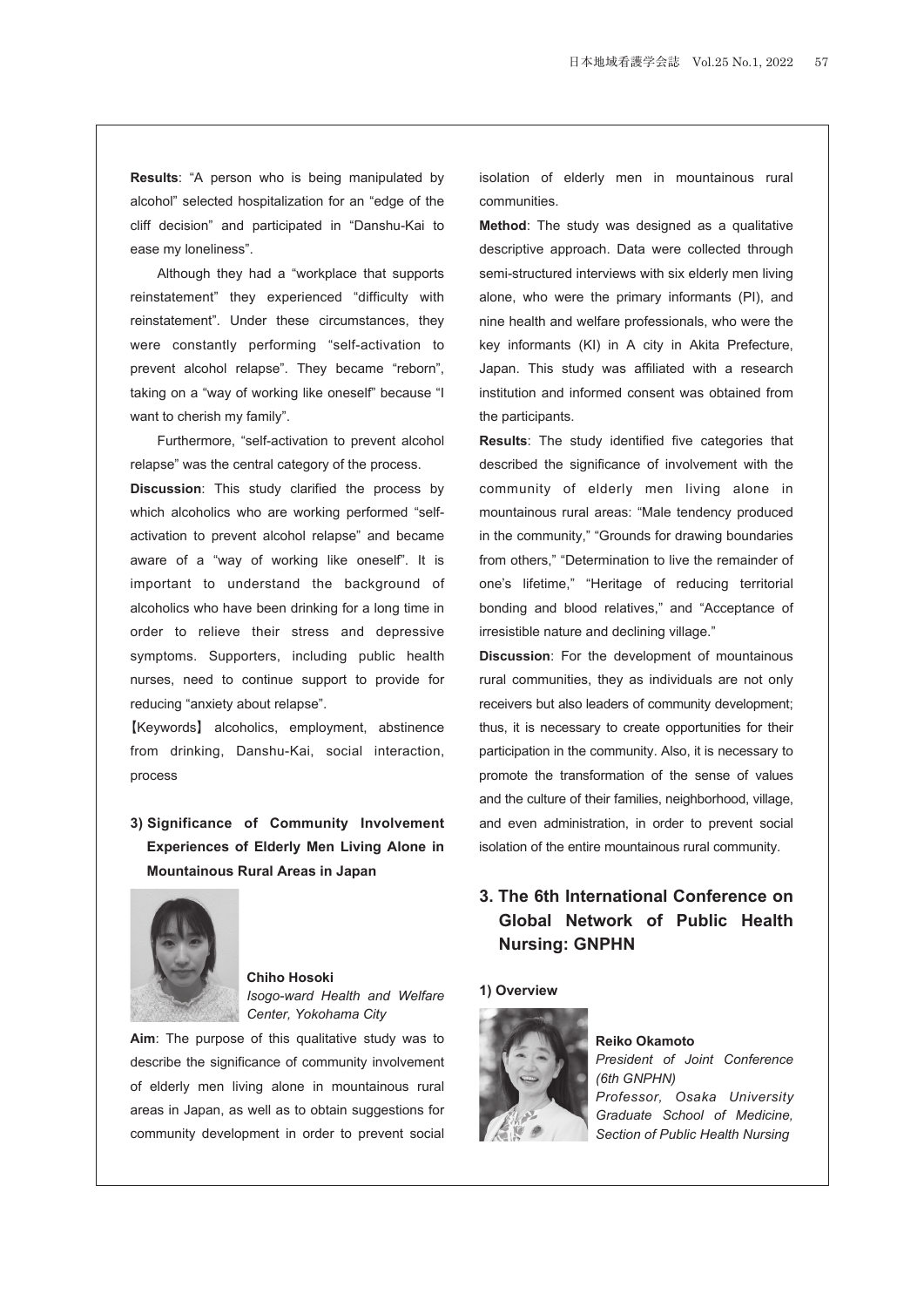10th Annual Conference of Japan Academy of Public Health Nursing (JAPHN), as a memorial conference to commemorate the 10th Anniversary of JAPHN was held jointly with the 6th International Conference of Global Network of Public Health Nursing (GNPHN) on January 8 to 9, 2022 from Osaka, virtually, under the theme of "Stay watchful in health time! Positive health to prepare for risks, so as to protect LIFE."

The term "LIFE" in this theme implied "life," "living," "production," and "right to live" according to the wisdom of our ancestors involved in public health. The core mission founding the basis of all professionals engaged in public health nursing, including public health nurses, is to protect the "life" of people. In the real world, there exist many foreseeable as well as invisible risks and in fact, we may suddenly encounter a risk. That's why we need to stay watchful in time of health to predict potential risks so that we can take appropriate action to handle them once they occur. At that time, taking full advantage of the specialty of our profession, we not only focus on the negative aspect by working hard to "eliminate harmful things" but also focus our attention to the positive aspect by making things "move in positive directions." It is our specialty as public health nurses to work together with communities, placing importance on "together," "with others," and "with fun".

For the purpose of reinforcing the confidence and pride with which we protect the life of people, the programs provided at this jointly held scientific conference focus on the theme of "Positive health to prepare for risks, so as to protect LIFE" that is widely applicable to a variety of sciences from the field of maternal and child health to the area of health risk management. The number of participants exceeded the initial target of 1300. Although the number of participants from overseas was small, the number of Japanese participants in GNPHN was more than 400, far exceeding our earlier

expectation. The fact that so many graduate students challenged to do oral presentations in English was solid evidence of the progress of globalization in Japan.

I am convinced that this jointly held scientific conference has once again confirmed our expertise and nourished our energy and spirits towards the future. History has witnessed that professionals engaged in public health nursing, including public health nurses, have acted day after day to take care of people who live under totally different social situations and are in individually different health conditions, with the aim of making their health better. These activities have steadily improved with their own creativity and originality to provide professional services for people from the cradle to the graveyard. We have taken over their spirit and are continuously improving our activities according to changes in society. We will keep moving forward and will never stop our progress.

#### **2) Brief Reports of Participants**

## **(1) Aya Tagawa, Yuka Higashijima, Rise Watanabe**

*Osaka University Graduate School of Medicine, Section of Public Health Nursing*

This was our first time to attend an international conference. The theme, positive health, was so interesting, and we were very excited before the conference started.

During the two days of live streaming, we learned about the activities in Covid-19 by public health nurses in various countries, maternal and child health, mental health, and a wide range of other fields, and we were deeply touched by our colleagues active around the world. By comparing Japan with the world, we were able to realize the strengths and challenges of Japan, and we learned the importance of learning about the activities of not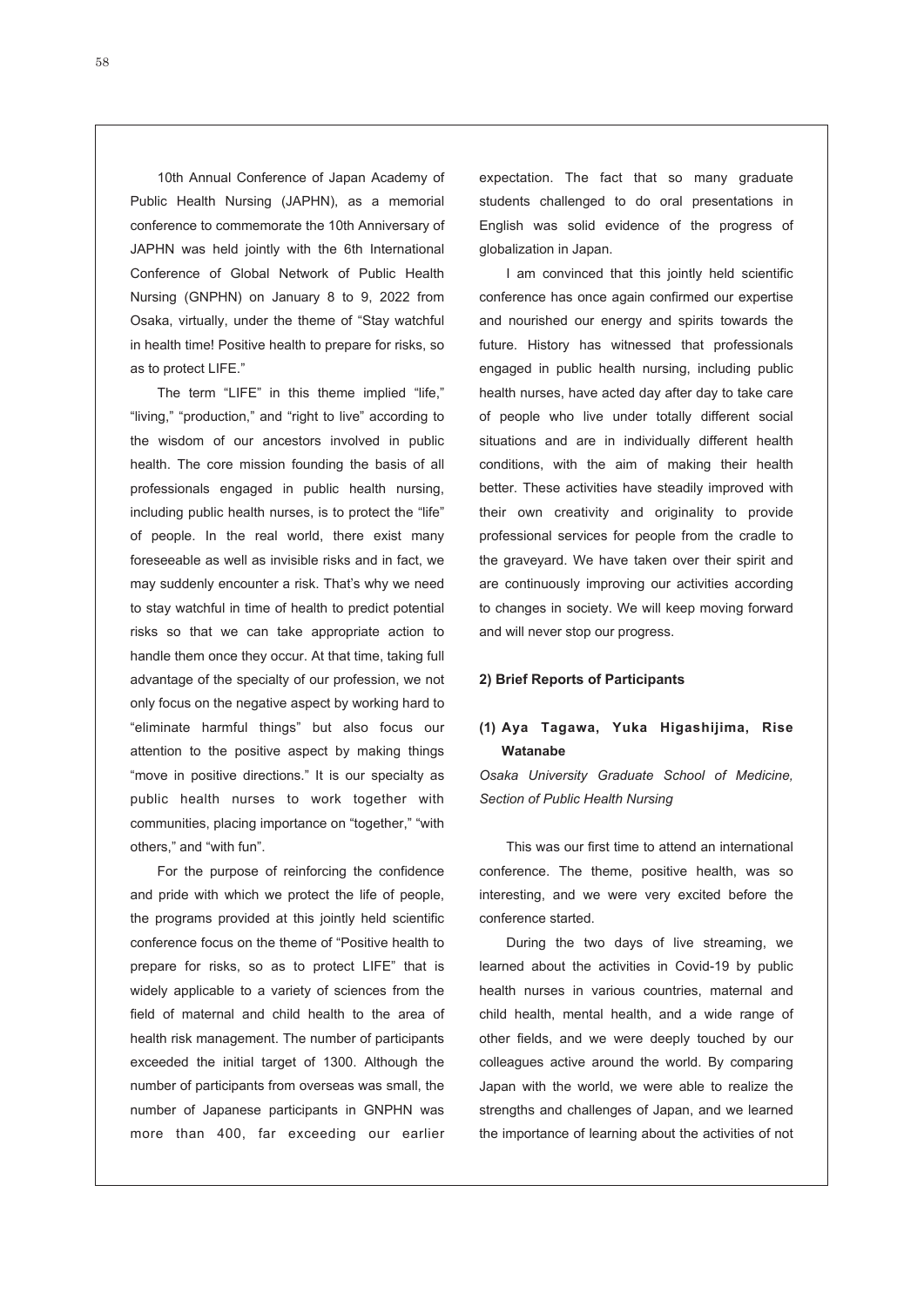only Japan but also other countries.

In the general presentations, we came into contact with a wide range of new findings from Japan and abroad and received multifaceted opinions through the question-and-answer session in English. It was a meaningful opportunity for us to reconfirm the positions of our own research.

At the online exchange meeting, we danced Zumba and sang songs together with the organizers and participants. Through the exchange, we felt the connection with public health nurses around the world, which warmed our heart and bodies.

As the members of Osaka University, the host of this conference, it was also a very valuable experience for us to be involved in the planning of the exhibition. Through the process of creating it, we were able to touch on what Dr. Hiroshi Maruyama left behind and learn the essence of what it means to protect people's "lives".

Through this conference, we were able to deepen our understanding of what public health nurses should be as professionals. We would like to continue to keep in touch with new knowledge from around the world through this network, and to carry out highly professional practice activities.

#### **(2) Akari Maeda, Mana Shirouchi**

*Department of Community Health Nursing, Division of Health Sciences and Nursing, Graduate School of Medicine, The University of Tokyo.*

We participated in the 10th annual conference of Japan Academy of Public Health Nursing and the 6th International Conference of Global Network of Public Health Nursing, which was held jointly.

The theme of the conference was "Stay watchful in health time! Positive health to prepare for risks, so as to protect LIFE."

It was held on January 8-9, 2022, in Osaka, Japan, and distributed online.

Participants were gathered from various

countries.

The program covered various topics related to communities and people at all life stages and health levels.

We attended the workshop as an audience. Through the workshops, we learned two things.

The first thing was the implementation of human resource development under COVID-19 situation, such as what was the difficulties experienced by public health nurses and what they have learned through this tough situation. In addition, we understood the necessary capability of public health nurses during the situation.

The other one was how public health nurses can collaborate effectively with occupational health, medical, and welfare services, which the COVID-19 pandemic forced us to think about.

We also exchanged opinions in small breakout groups (Zoom).

The participants came from various backgrounds such as occupational health nurses, public health nurses, University staff, and others.

Their enthusiasm for public health nursing and research was powerful.

It was a valuable opportunity to listen to the current situation of public health nursing during COVID-19 pandemic from practitioners in the field.

We also learned that it is necessary to build a foundation for collaboration in the community at health times and to create a better system in which each relevant profession can utilize its own role and position to prepare for risks.

The main program lectures, general abstract presentations, and special exhibitions could be viewed on-demand as many times as desired until January 31, which was a fulfilling program.

We look forward to the day soon when COVID-19 epidemic is over, and participants can interact face-to-face with each other.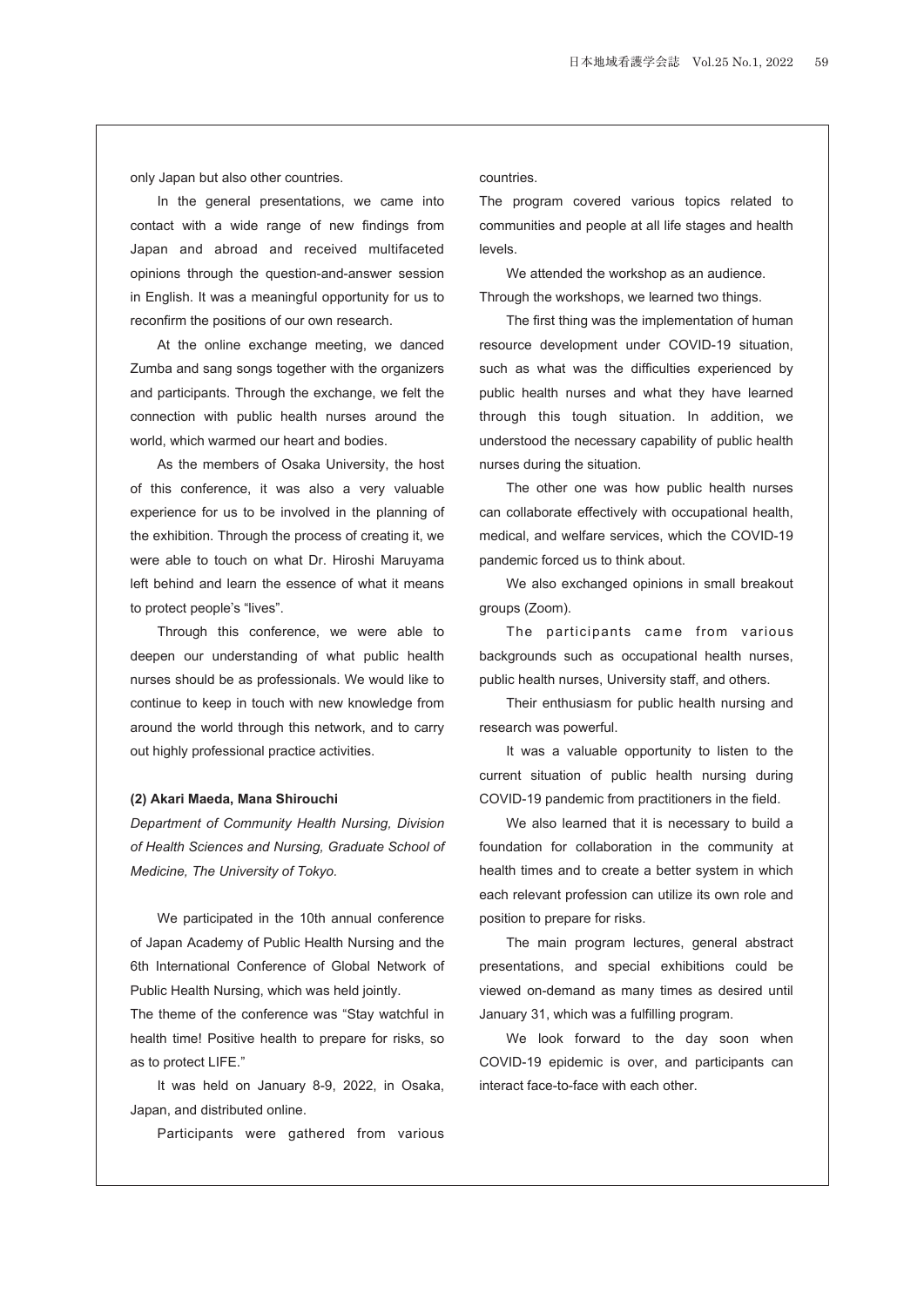### **(3) Yui Fukuda**

*Keio University Graduate School of Health Management*

The 6th International Conference on Global Network of Public Health Nursing (GNPHN) was held virtually held in Osaka, Japan. It was also jointly held with the 10th Annual Conference of Japan Academy of Public Health Nursing (JAPHN), which allowed GNPHN participants to participate in both international and domestic programs.

The live stream programs were held on January 8th – 9th. Various topics concerning Covid-19, public health nursing practice, community development, maternal and child health, mental health, and more were discussed during the live sessions.

I was able to participate in all joint programs and most of the main international and domestic live sessions. I was especially interested in the joint symposium which focused on the situation and reaction towards Covid-19 in different countries. Also, I was able to participate in a workshop concerning the health of foreign residents in Japan. Since I myself presented a research report regarding the mental health of immigrants in the GNPHN, it was a great opportunity for me to exchange opinions and information with other members of the public health nursing community.

On-demand programs were also accessible from January 4th – 31st. Having the opportunity to participate in both live stream and on-demand programs was very satisfying for me. From this, I was able to grasp the dynamic atmosphere of the live sessions, and also composedly look into the ondemand presentations during my spare time. In addition, communicating by chat was very convenient. It made it easier for me to ask and answer questions, since I haven't had much experience in attending academic conferences in the past.

Overall, participating in the 6th GNPHN was an exciting experience for me to discover new knowledge and perceptions of public health nursing and I am looking forward to the coming 7th GNPHN in Calgary, Alberta, Canada.